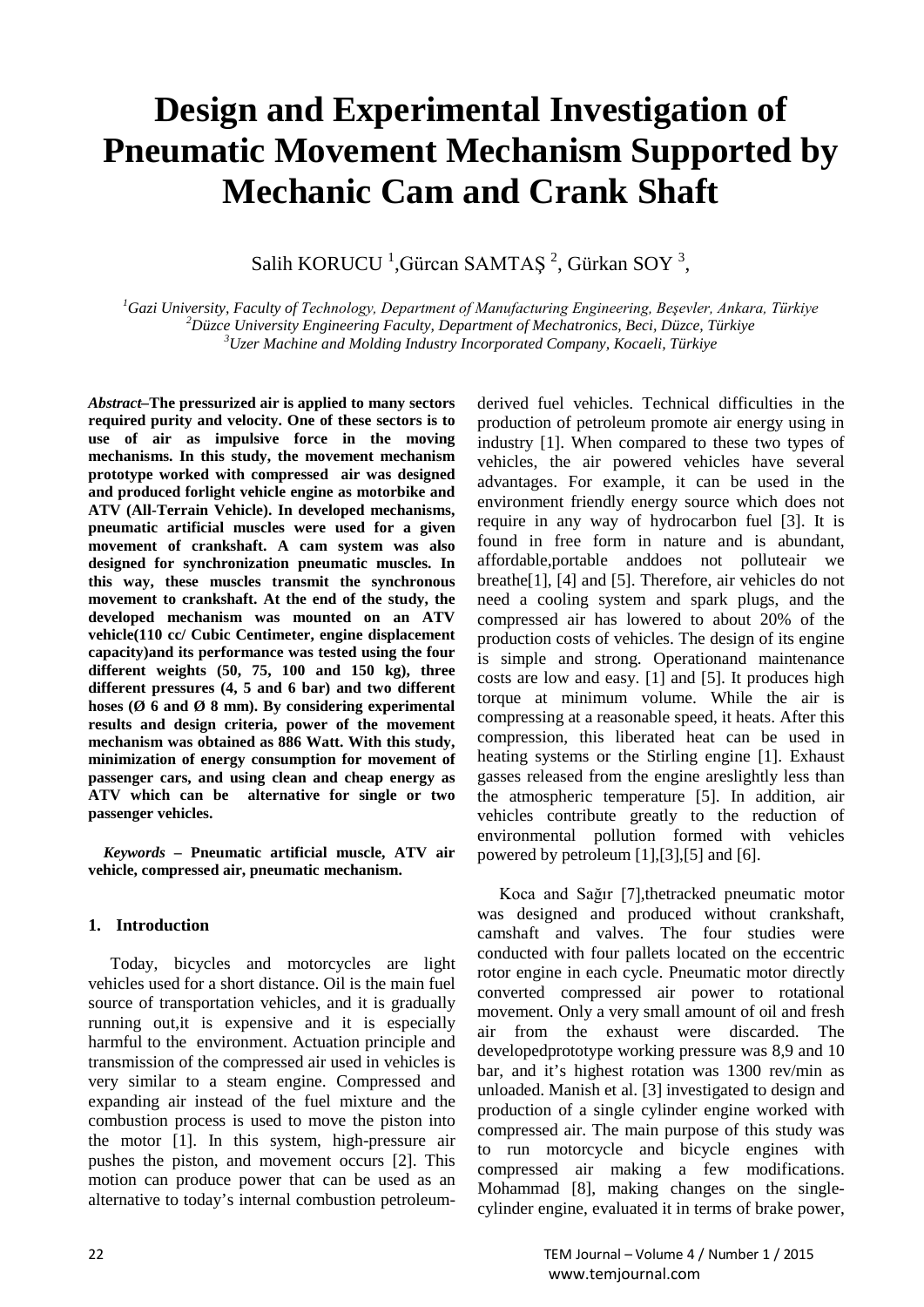indicated power, mechanical efficiency and volumetric efficiency. He examined the MDI airpowered engine of the French engine manufacturer. This engine had air motor withtwo cylinders, andit was operated as internal combustion engine. In this study, the energy required to move the vehicle was provided by the high-pressure carbon fiber air tank placed under the vehicle. This vehicle speed was 110 km/h and it has a range of 200 km [6]. Yadav and Singh produced an air engine prototype to be operated with compressed air in the single-cylinder low-speed air motor. Inthis work, compressed air used to increase the starting torque [4]. In the other study of motor powered by compressed air, Patel et al. investigated capacity of air engine. In their study, they observed the engine worked smooth, knocks and stated that the occurred minimum wear on the engine and its components [5].

The air vehicles, it usually has a tank compressed air, and it is mechanic systems that produced work operating with air motors. Although there is not sufficient literature published in this area, most of studies are on existing engine components used to be converted to the system operating with air. Therefore, the different solutions, which will convert mechanic motion, to circular motion are required. In this study, a movement mechanism working with compressed air was developed for light vehicle engine using the pneumatic artificial muscle (PAM) and other pneumatic circuit elements. In addition, suitable with movement system mechanical cam and crankshaft was designed and developed for the movement of the mechanism. This developed movement mechanism was mounted to ATV vehicle

having a capacity of 110 cc, and it was tested with different pressures and different hose diameters. The results of the experiments were interpreted with graphics and tables, and these results were evaluated.

## **2. Design of a pneumatic mechanism**

Pneumatic drives, along with hydraulic and electric ones are one of the basic types of drives used in mechanization and automation of manufacturing processes. Increased speeds result in higher performance of pneumatic drives. Their applications in the industrial processes require high speeds of actuators or high kinetic energies [9]. The motion of the pneumatic movement mechanism consisted of artificial muscles conducting with pneumatic stimulation moved transmitting to crankshaft. In the mechanism for this motion, a cam system was designed to synchronize pneumatic valves and crankshaft. In addition, this mechanism included pneumatic muscle, crank shaft, rolling bearings, chains, friction gear meshes, sheet metal, cam system and valves (Figure 1).

Pneumatic muscles and valves were provided by Festo Company. The designed the mechanism, pneumatically-driven muscles convulsively were contracted by compressed air, and these contracted muscles are trying to rotate by pulling the crankshaft. Thus, friction gear meshes connected to the crankshaft and chains are driven by muscles. Rotary motion is transmitted to wheels. System activating circuit elements are shown in Table 1 and circuit schematic is shown in Figure 2.



*Figure 1.* Fabricated of movement mechanism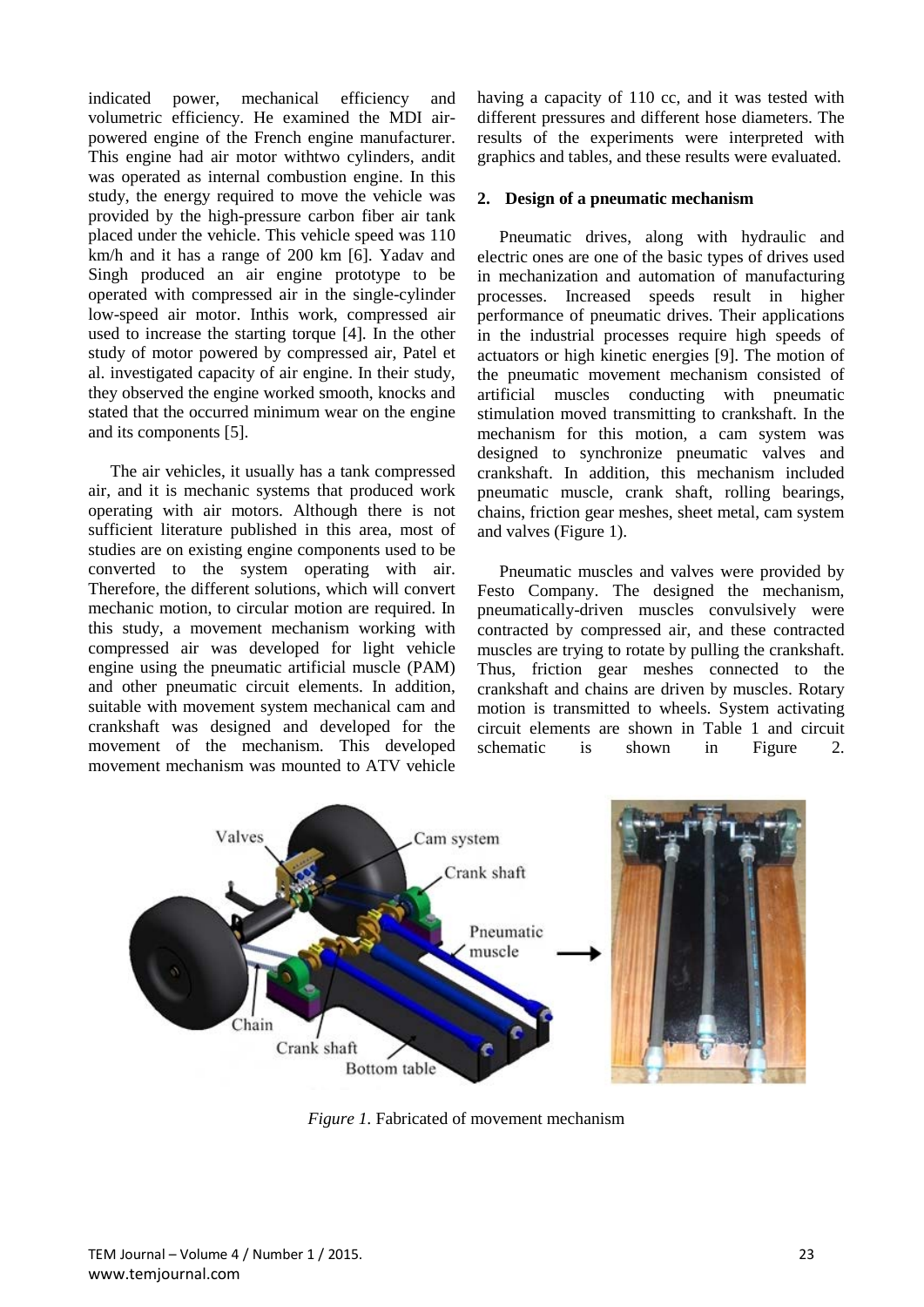*Table 1. Pneumatic circuit components used in mechanism*

| Symbol<br>No.  | Circuit Symbol | Type                          | Description                                                                                                        |  |  |  |  |
|----------------|----------------|-------------------------------|--------------------------------------------------------------------------------------------------------------------|--|--|--|--|
| 1              |                | FESTO-FRC-1/4-<br>D-MIDI      | Filter, regulator and lubricator functions in a<br>single unit, flow rate 808700 l/min.                            |  |  |  |  |
| $\overline{2}$ |                | FESTO-VMEM-<br>DT-M32C-M      | 3/2-way roller level valve, mono-stable,<br>normally closed, mechanical spring return,<br>Flow rate $80500$ l/min. |  |  |  |  |
| 3              |                | FESTO-HE-D-<br><b>MINI</b>    | 3/2-way manual shut-off valve. Flow rate<br>$10006500$ $1/min.$                                                    |  |  |  |  |
| 4              |                | FESTO-MAS-20-<br>200N-AA-MC-0 | Fluidic Muscle, diameter size 20<br>mm,<br>nominal length 500<br>maximum<br>mm,<br>additional load 80 kg.          |  |  |  |  |



*Figure 2. Pneumatic circuit schemas for mechanism*

Pneumatic muscles in the mechanism are controlled by three roller valves located in Figure 2. The pressurized air, which is stored in the air tank, is regulated by air preparation unit according to working pressure (4.5 and 6 bar). The prepared air is reached to switch valve by means of an on-off valve. When the on-off valve is opened, signals obtained from the switched on valves according to the position of cams located on the shaft of the wheel are transmitted air to the mechanic system. Thus, the pneumatic muscles are actuated, and this system starts to move. In here, muscle sync and efficient

usage of pressurized air are also an important criterion. In this study, the semi-circle cams were designed to provide muscles sync and without using additional components to hold minimum air consumption level (Figure 3). When the wheels turn, they will turn to these mechanic cams and the turned cams pressed on the valve rollers. The sync air obtained from roller level valves is contracted to pneumatic muscles, and then circular movement is created.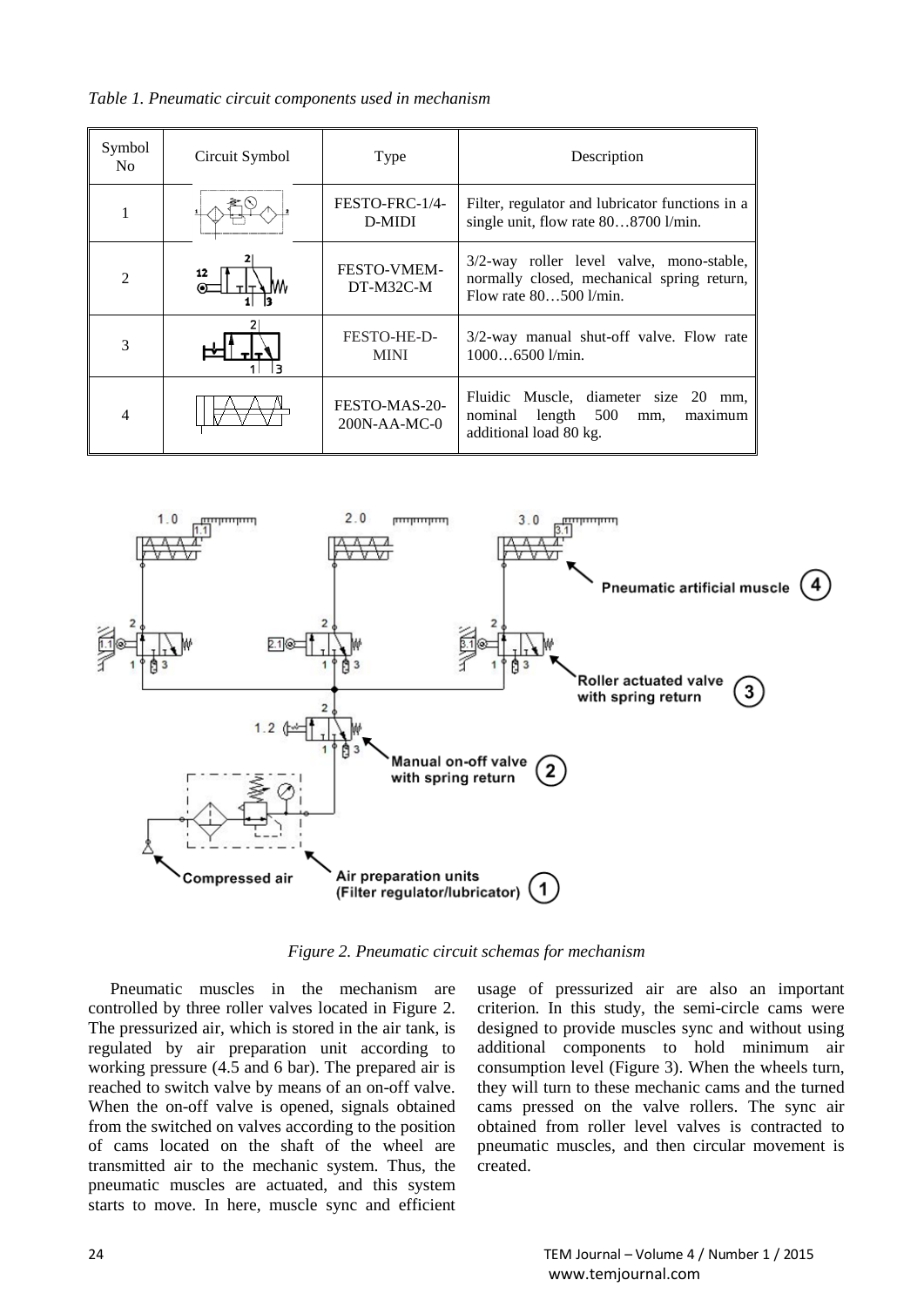## **2.1. Cam system and crankshaft design**

Cam mechanisms convert a regular driving movement into a movement obtained by an intended cycle function [10]. In this study, cams are in semicircle shape. They have 125 mm peripheral length and 10 mm thickness. They were fixed on the movement mechanism to steer the air gone to pneumatic muscles. The used crankshaft was rotated by cams a half tour in order to let a muscle perform complete action. To provide this motion, cams were manufactured to 125 mm length (Figure 3).



*Figure 3. Manufacturing of mechanic cam*

As shown in Figure 3, Size of cams is same and fixed on the shaft with respect to position of crankshaft. Crank shafts used in internal combustion engines are mostly eccentric shafts, and they convert rectilinear motion to rotational motion [11]. In the movement mechanism, this motion was provided by artificial muscles. Transformation between two axes was supplied via of chain gears on crankshaft and wheel

shaft. The produced crankshaft was made of the C45 tempered steel, and it was used in the production of vehicle, machine, engine and apparatus. Stages of production of the crank shaft are shown in Figure 4. Crank shaft in movement mechanism is designed and manufactured as 250 mm radius (Figure 4).



*Figure 4. Stages of crankshaft*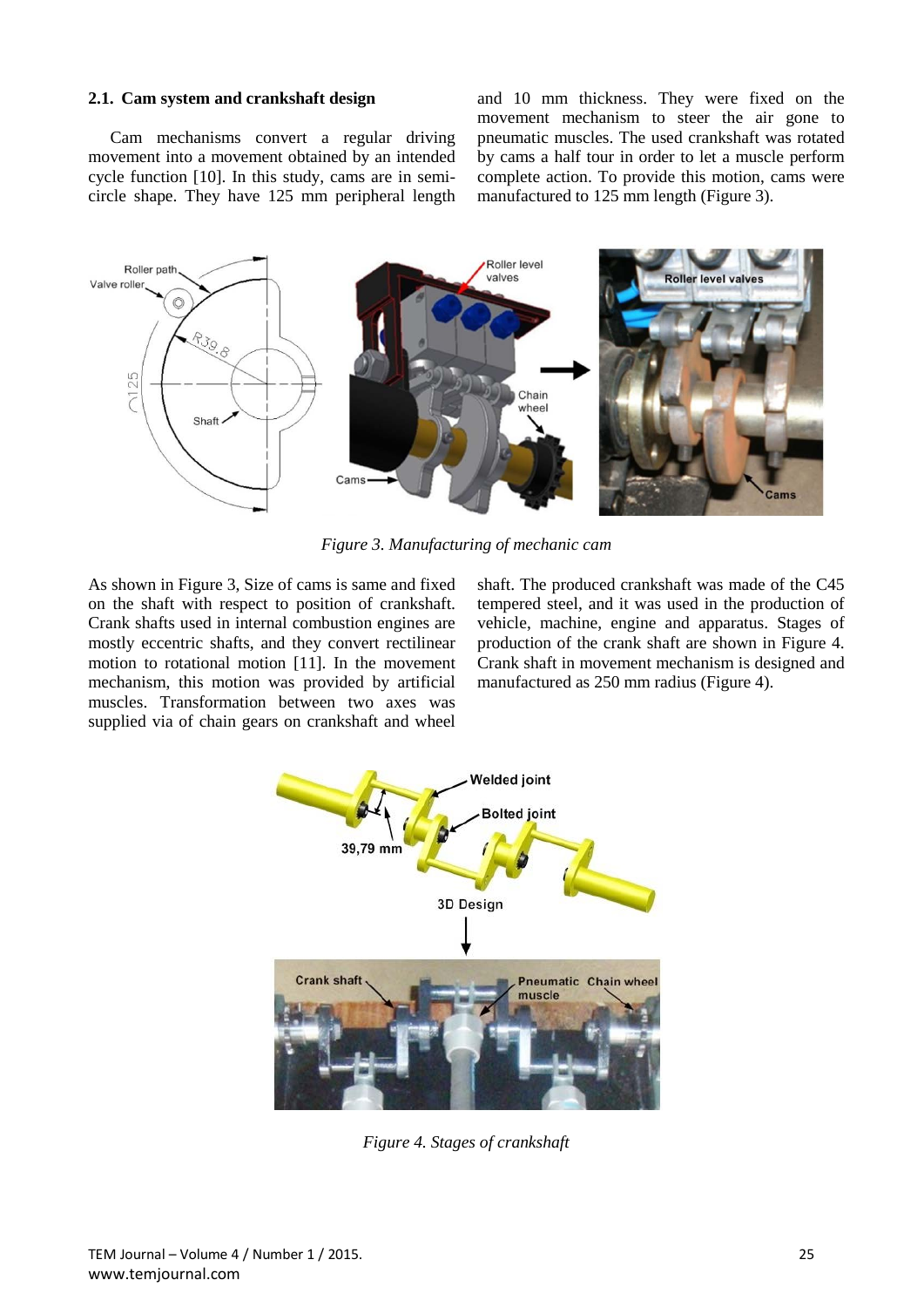The crankshaft motion is transmitted to wheels via of chain gears as shown in Figure 4. Control parameters were selected to calculate under maximum conditions for the produced crank shaft. These conditions were used in the conducted experiments at the end of the study. Shafts are exposed to constantly changing turning and bending moment [12]. By considering maximum force produced by this mechanism, pneumatic muscles under condition of 6 bar pressure and 4500 N force (1500x3) were selected according to manufacturer catalog. In addition, torsional moment, bending moment and shear stress calculations for crankshaft and chain gears were calculated to control design criteria.



*Figure 5. Motion assembly crankshaft and chain gear*

Sizes of crankshaft and chain gear used in motion assembly are given in Figure 5. Where A left bearing, B is right bearing, C and D chain gears, distance between chain gear and bearing is 39 mm, distance between chain gears is 375 mm, distance between bearings is 453 mm, radius of C and D chain gears is 26.8 mm, and  $F_t$  is tangential force. Motion power is essential to control crank shaft and chain gears. It was calculated as 866 Watt using maximum muscular force (4158 N) and maximum conditions according to experiment results (52 m track / 122 sec time, 108108 Nm work). With these conditions; torsional moment, bending moment and shear stress for the crankshaft were calculated using following formulas [13]. In Eq.1, formula of bending moment produced by shaft at maximum power is shown.

$$
T = \frac{60P}{2\pi N} \tag{1}
$$

Where, *T* is the transmitted torque (Nmm), *P* is used for motor power (Watt), and *N* is revolution speed (rev/min). In this condition, turning moment transmitted by the shaft was calculated as 235018.799 Nmm. This formula below is used for tangential forces at points C  $(F_{tC})$  and D  $(F_{tD})$  [13];

$$
F_{i} = F_{i} = T / e \tag{2}
$$

Tangential forces were calculated as 8769.358 N according to In Eq.3. Moreover, 5 N of chain gear weight was added to these forces for downward loads at points C and D. Accordingly, tangential forces at points C and D  $(F_{tC}, F_{tD})$ , were calculated as 8774.358 N. In this condition, the total force at A and B bearings obtained these two forces was calculated as 17548.716 N. Thus, each bending moment at points C and D were calculated as 3422199.969 N, by using 39mm distance. The bending moment and shear stress of the shaft can be calculated these following equations and making use of the above calculations [13].

$$
T_e = \sqrt{(K_m M)^2 + (K_t T)^2}
$$
 (3)

$$
\tau = \frac{T_e 10^3 16}{\pi . d^3} \tag{4}
$$

In Eq.4 and Eq.5,  $K_m$  is bending fatigue and  $K_T$  is shear fatigue and combined knock factor, M maximum bending moment, and *T* is turning the moment transmitted by the shaft and  $\tau$  is shearing strength of the shaft while turning. Shearing strength of the crankshaft was calculated as 117.459 N/ mm<sup>2</sup> using these parameters. Another parameter for safety control of the shaft is working stress. The working stress can be able to calculate with primarily bending moment on the shaft (Eq.5).

26 TEM Journal – Volume 4 / Number 1 / 2015 www.temjournal.com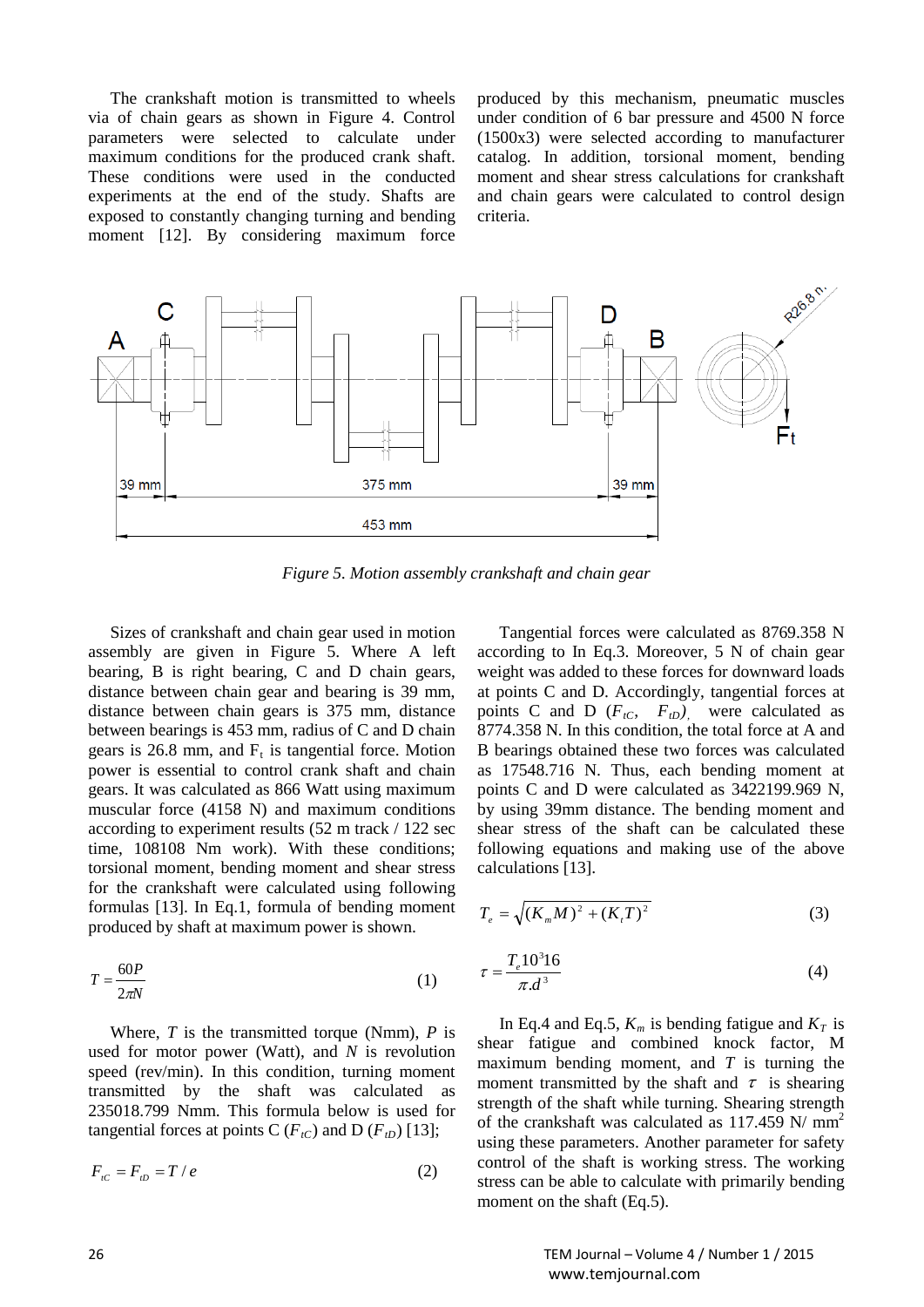$$
M_e = \frac{1}{2} \bigg[ K_m M + \sqrt{(K_m M)^2 + ((K_i T)^2)} \bigg]
$$
 (5)

Working stress from bending moment formula is calculated with this following equation [13];

$$
\sigma_{b} = \frac{M_{e} 10^{3} 32}{\pi a^{3}}
$$
\n(6)

In the result of controlling crank shaft and chain gears, shear was found  $117,458$  N/mm<sup>2</sup> and working stress as  $214,281$  N/ mm<sup>2</sup>. Ultimate strength of C45 tempered steel was  $\sigma_k = 700 \text{ N/mm}^2$ , and its viscosity was  $\sigma_{ak} = 490 \text{ N/mm}^2$ , bending resistance was  $\sigma$ <sub>*e*</sub> = 370 N/mm<sup>2</sup> and shearing strength was  $\tau = 260 \text{ N/mm}^2$ . Thus, it was shown that a crank shaft and chain gear can be operated under maximum conditions.

## **2.2. Selection of PAM and derivative of mathematical model**

Pneumatic artificial muscle is a pneumatic actuator which converting pneumatic force into pulling forces [14]. PAMs have more advantages when they are compared to other cylinders in terms of the high strength, soft and flexible structure, minimum compressed air consumption, and low cost. Therefore, they are used widely in industry, and mechanical behaviors should be completely understood to obtain optimum usage and design conditions in the industry [14], [15] and [16]. Pneumatic muscle can be made of different structure and material depending on Producer Company. On the other hand, they perform different mechanical behavior depending on intended use for acting like a spring, and for this reason different mathematical models can be described on PAMs applications [17], [18] and [19]. In this study, turning radius of a crank shaft is 250 mm, and maximum pressure value is selected as 6 bars. PAMs stroke as 125 mm were chosen from the catalog of the producer company by considering these parameters. PAMs can be extended up to a maximum of 25% of muscle size length. In this study, 500 mm in length PAMs were selected as four times the size of the stroke. Maximum force produced with PAMs during operation was calculated theoretically by considering literature studies, and the obtained value was compared with catalog values. PAMs are force transmitting components. Theirmodeling as mathematical is difficult, and they have a nonlinear structure<sup>[14]</sup>, [20], [21] and [22].



*Figure 6. Relation between pneumatic muscle and its radius [23,24]*

The required parameters for mathematically modeling of PAM are shown in Figure 6. Where L is natural size of the muscle (mm), similarly D is the radius of the muscle (mm),  $\theta$  is angle between muscle convolutions and centerline along L. Convolutions, which similar a screw cog, occur on muscles depending on the material type used in the production of the muscle [23] and [24]. Number of these convolutions is represented with n. When a right triangle formed by one convolution is examined, convolution length is described as hypotenuse of the triangle (b, mm). Therefore, the conservation of energy law can be used in order to obtain the force produced by the muscle a function of contraction and pressure according to muscle [25- 29]. In this study, *MAS-20-500N-AA-MC-O* coded product produced by FESTO Company was used, and it was structurally similar to Mckibben kind muscle type:

$$
dW_{in} = \int_{si} (P - P_0) \quad x \quad dl_i \quad x \quad ds_i \tag{7}
$$

Here, *P* is absolute,  $P_0$  is the atmosphere and effective pressure, and *s<sub>i</sub>* is total inner surface. When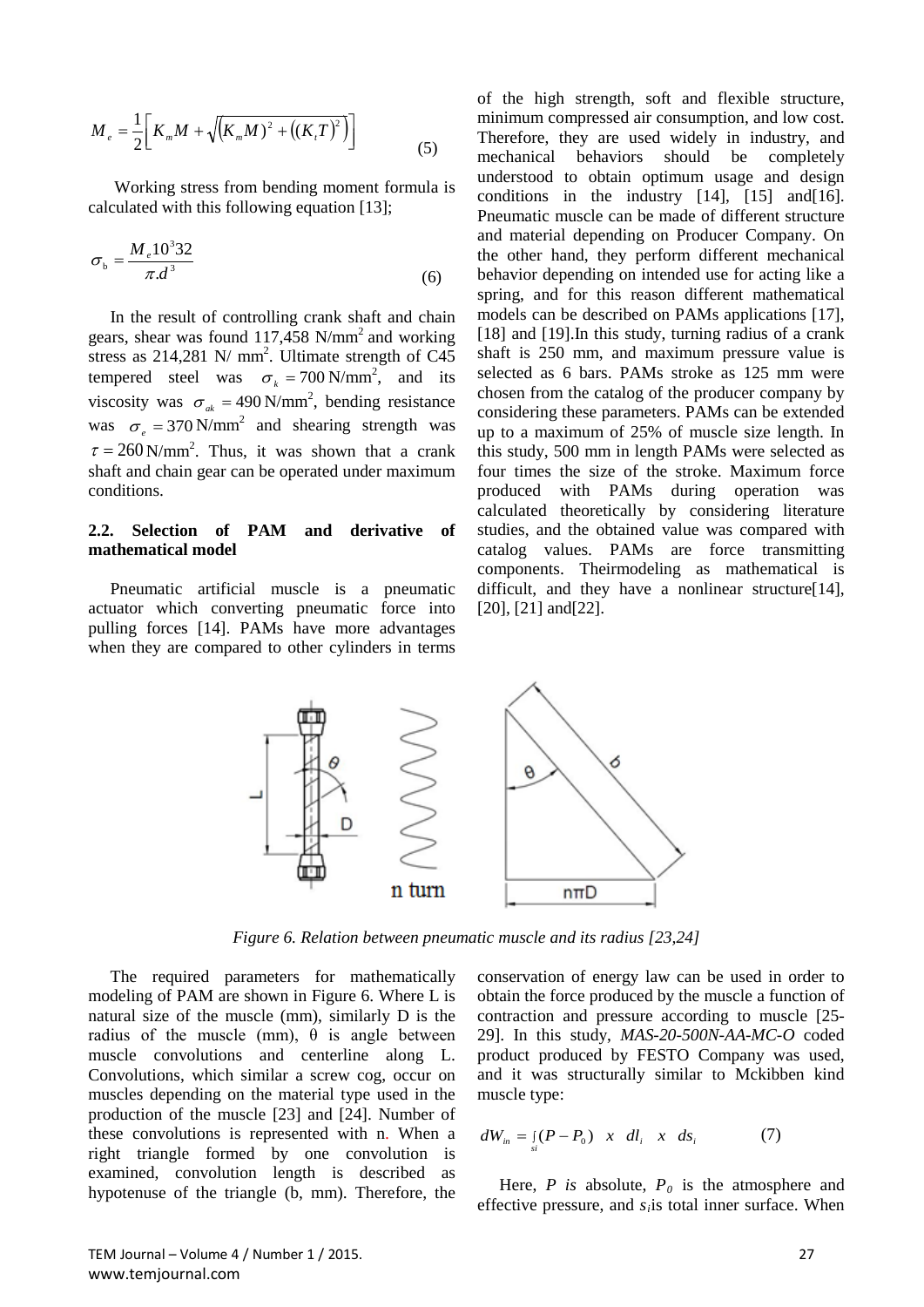exterior structure of the muscle is examined, the force, it produced is shown as in equation below [23], [24] and [29]:

$$
dW_{\text{out}} = -Fdl \tag{8}
$$

According to virtual work principle [23], [24], [29] and [30] ;

$$
dW_{in} = dW_{out} \tag{9}
$$

$$
-Fdl = P'dV \tag{10}
$$

$$
F = -P' \, dV/dl \tag{11}
$$

While  $dV/dl$  rate is obtained, the muscle is considered as an ideal cylinder having no thickness and elongation of ropes is very low. Diameter of muscle for this condition [23],[24] and[29]:

$$
D = \frac{b \sin \theta}{n\pi} \tag{12}
$$

The following equation is used for explaining muscle volume (V) [23], [24] and [29]:

$$
V = \left(\frac{b^2}{4\pi n^2}\right) \sin^2 \theta \cos \theta \tag{13}
$$

When inner of the muscle is swelled with compressed air, it inflates and so shrinks. Volume calculation explained in Eq. 14 is the calculated value without considering the thickness and its unpressurised position. When Eq. 6, is replaced in Eq. 4, *F* force can be written as a function of *P*' and  $\theta$ ' [23]:

$$
F = \frac{P' b^2 (3 \cos^2 \theta - 1)}{4 \pi n^2}
$$
 (14)

Pneumatic artificial muscle performs similar behavior to single acting cylinder under pressure, but it shrinks instead of elongation. Calculated *F* force will be obtained at negative direction because of contraction event occurs in negative direction. Convolution length was found (b, mm) 1270.421 mm by using Eq.13 and cylinder volume  $(V, \text{mm}^3)$ , was found 136505.235 mm<sup>3</sup>. Three different values of pressure as 4, 5 and 6 bars were used in theory calculation of muscular forces. F forces were obtained as -924 N (4 bars), -1155 N (5 bars) and - 1386 N (6 bars) respectively. In movement mechanism, three PAMs were used. Direction of movement of all three muscles was same, and crank shaft, which provides movement, was operated through. Maximum pressure used as 6 bars in experiments. The calculated force with this pressure value was 1386 N (for three muscles 4158 N). When producer PAMs catalog is examined, the force under maximum 6 bars pressure for one muscle is defined as 1500 N. McKibben types of muscles are generally made of fiberglass, rubber and nylon fiber material. But Producer Company of the selected muscle, membrane structure of this product produces from materials of chloroprene and aramid. Thus, there is a difference between calculated force and catalog values. In this study, Eq.12, Eq.13, and Eq.14 are suggested for mathematical modeling of *MAS-20- 500N-AA-MC-O* coded product.

#### **3. Experimental results and discussions**

#### **3.1. Experimental design**

In order to test the developed mechanism, a Mondial at 110 cc motor power small ATV (All-Terrain Vehicle) was used. This ATV's engine was disassembled, and its framework was used for applications. Frame work of vehicle body was elongated with 320 mm iron bars by considering sizes of pneumatic artificial muscles (Figure 7).

Different pressure, nose diameter, and weights were used in experiments of movement mechanism to test its performance. In these experiments, average human weight was considered as 75-85 kg, and maximum 150 kg weight was used. Three 50 kg circular weights and a 25 kg circular weight were prepared for tests. One piece 50 kg weight was used for 50 kg test, one piece 50 kg and one piece 25 kg weights for 75 kg test, two pieces of 50 kg weights for 100 kg test, and three pieces of 50 kg weights for 150 kg tests (Figure 8).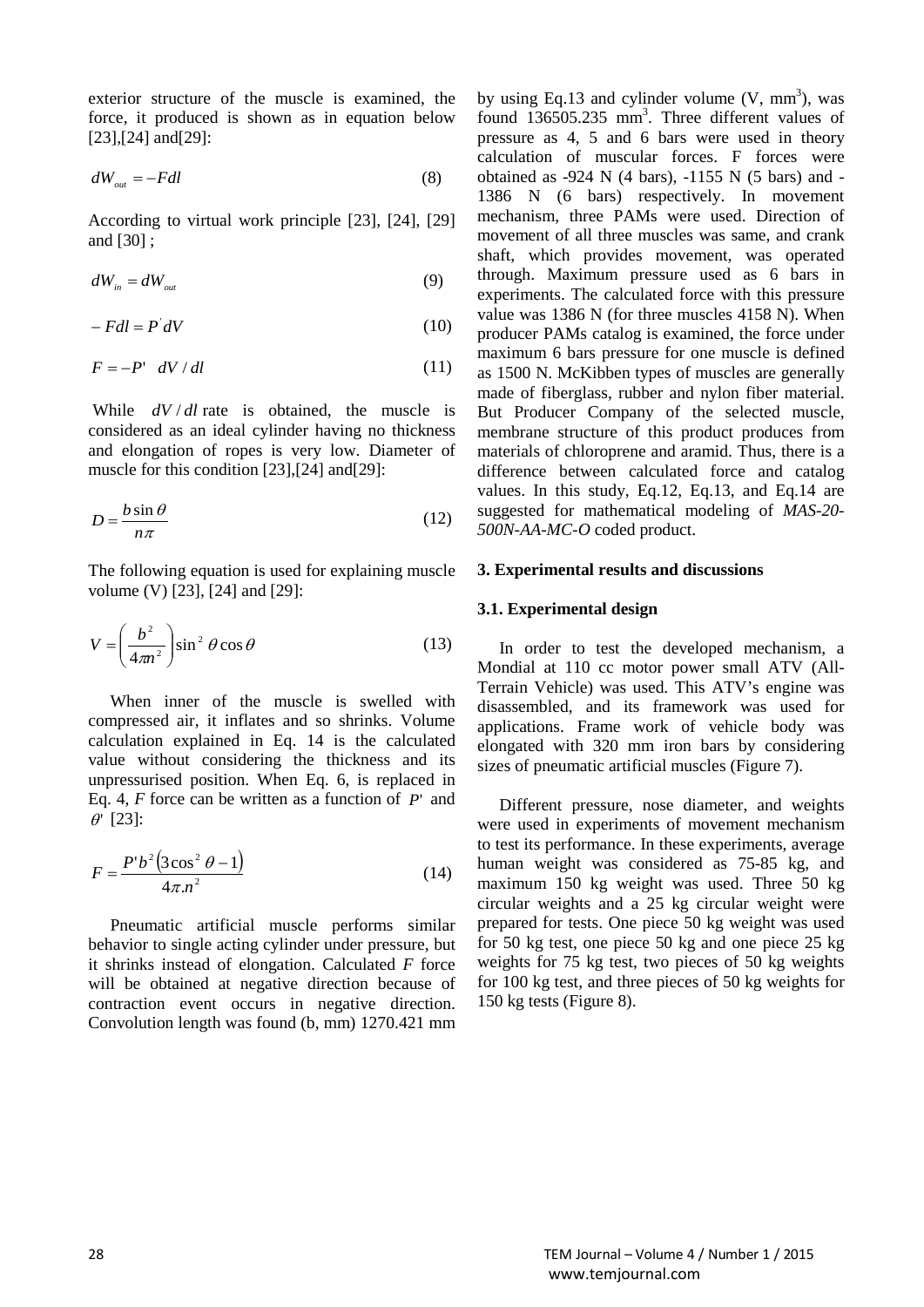

*Figure 7. The extended ATV framework*



*Figure 8. The used weights and preparation of mechanism for test experiments*

Apart from the weights used in movement experiments, 6 and 8mm diameter air hoses, 4, 5 and 6 bars pressure values were used by complying catalog values. Two pieces 20 liters of air tank of Festo Company and a Festo FRC-1/4-D-Midi air service unit was used for pressurized air needs of mechanism. Air tanks were pressurized with 10 bar pressure before each experiment, using oxygen gas in order to fill and pressurize the tanks quickly.

#### *3.2. Evaluation of test results*

Experiments were performed in consideration of distance (meter), time (second), and speed (m/sec) of the vehicle parameters. System pressure in the air tank pressurized 10 bars for each experiment was lowered to pressure values used in experiments, by using pressure regulating valve. The values obtained from experiments conducted with 8 mm hose are shown in Table 2.

| Pressure        | 4 Bar           |             |              | 5 Bar      |             |              | 6 Bar      |             |              |
|-----------------|-----------------|-------------|--------------|------------|-------------|--------------|------------|-------------|--------------|
| Weights         | Distance<br>(m) | Time<br>(s) | Speed<br>m/s | Way<br>(m) | Time<br>(s) | Speed<br>m/s | Way<br>(m) | Time<br>(s) | Speed<br>m/s |
| $50$ kg         | 50              | 112         | 0.45         | 44         | 90          | 0.49         | 44         | 90          | 0.49         |
| $75 \text{ kg}$ | 48              | 117         | 0.41         | 42         | 96          | 0.44         | 42         | 91          | 0.46         |
| 100 kg          | 48              | 128         | 0.38         | 42         | 100         | 0.42         | 40         | 91          | 0.44         |
| 150 kg          | 38              | 106         | 0.35         | 34         | 100         | 0.34         | 36         | 85          | 0.42         |

*Table 2. Experimental results for 8 mm hose*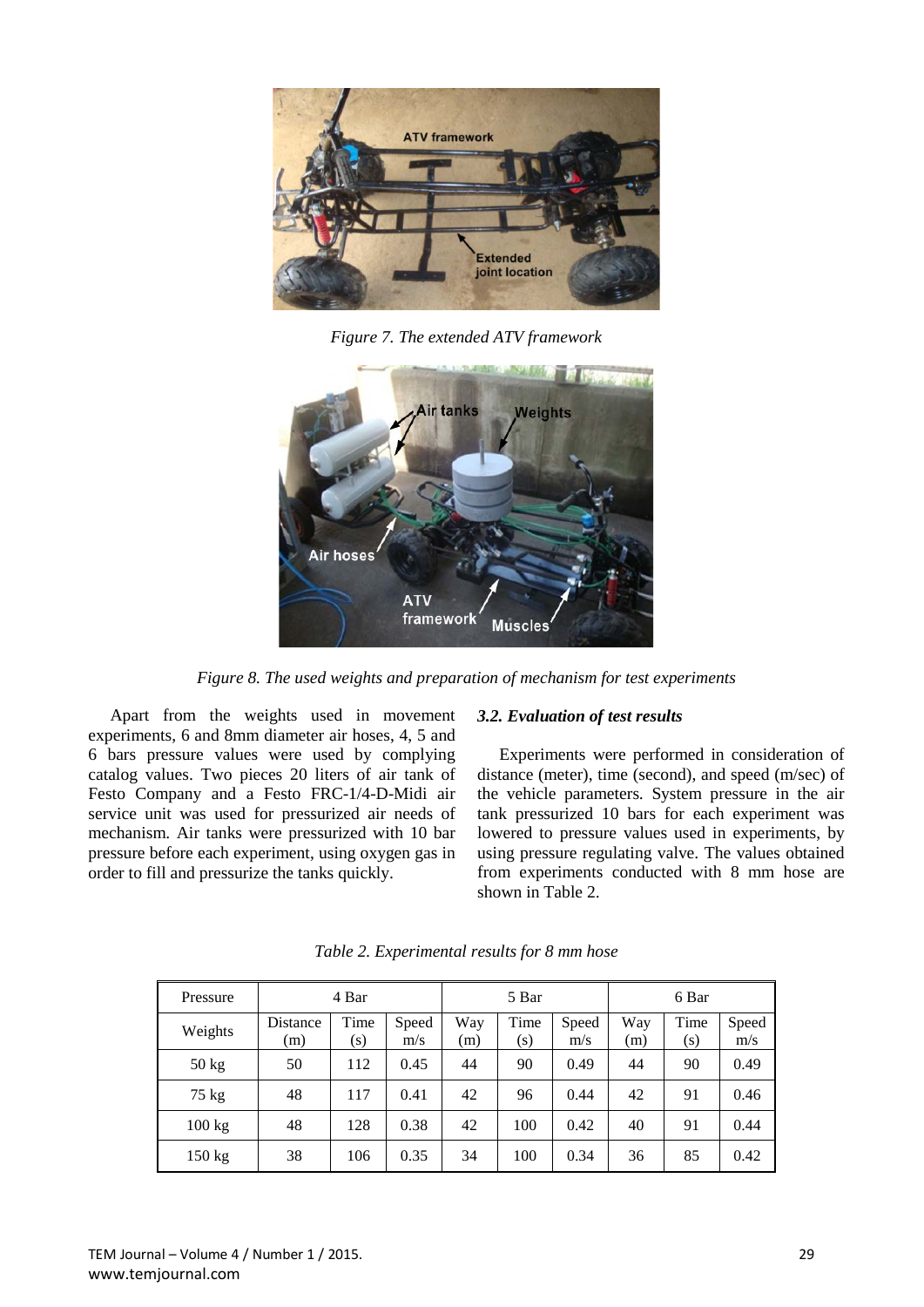Distances that the vehicle taken, time and speed in experiments performed with 8 mm hose, are shown in Table 2. When pressure increases, distances decrease accordingly. This condition reduces the air consumption in tank at existing capacity, and so the vehicle can get far in short distances. On the other hand, increase of the weights reduced the distance. As  $\varnothing$  8 mm hose used in this experiment was bigger than Ø 6 mm hose in respect of sectional area of hose, it was seen that rapid pressure decrease arisen and in this condition vehicle moved forward shorter distances (Figure 9 and Figure 10). The vehicle gets far maximum 50 m at 0,45 m/sec, and it completed this track at 112 seconds.







*Figure 10. Time graph of 8 mm hose*

Distances covered with 8 mm hose with three different pressure and weights are shown in Figure 9. The longest distance is obtained with 4, 5 and 6 bars pressures respectively. As the load increased distances reduced, and the longest distances are obtained with 50 kg weight. The vehicle did not show rapid reaction with 100 kg weight. Distance covered of vehicle reduces under the condition that in 150 kg loading.

Taken of durations of the vehicle are given using same weights and pressures in Figure10. It is shown that the vehicle reaches a longer duration under 4 bars pressure, and this condition can be monitored (Figure 10). Increase of time it moves opposite increasing the load weight reduces distances covered. The raised time reduced the movement distance, and this also reduced the speed. Moreover, pressure increase in a constant pipeline was enhanced force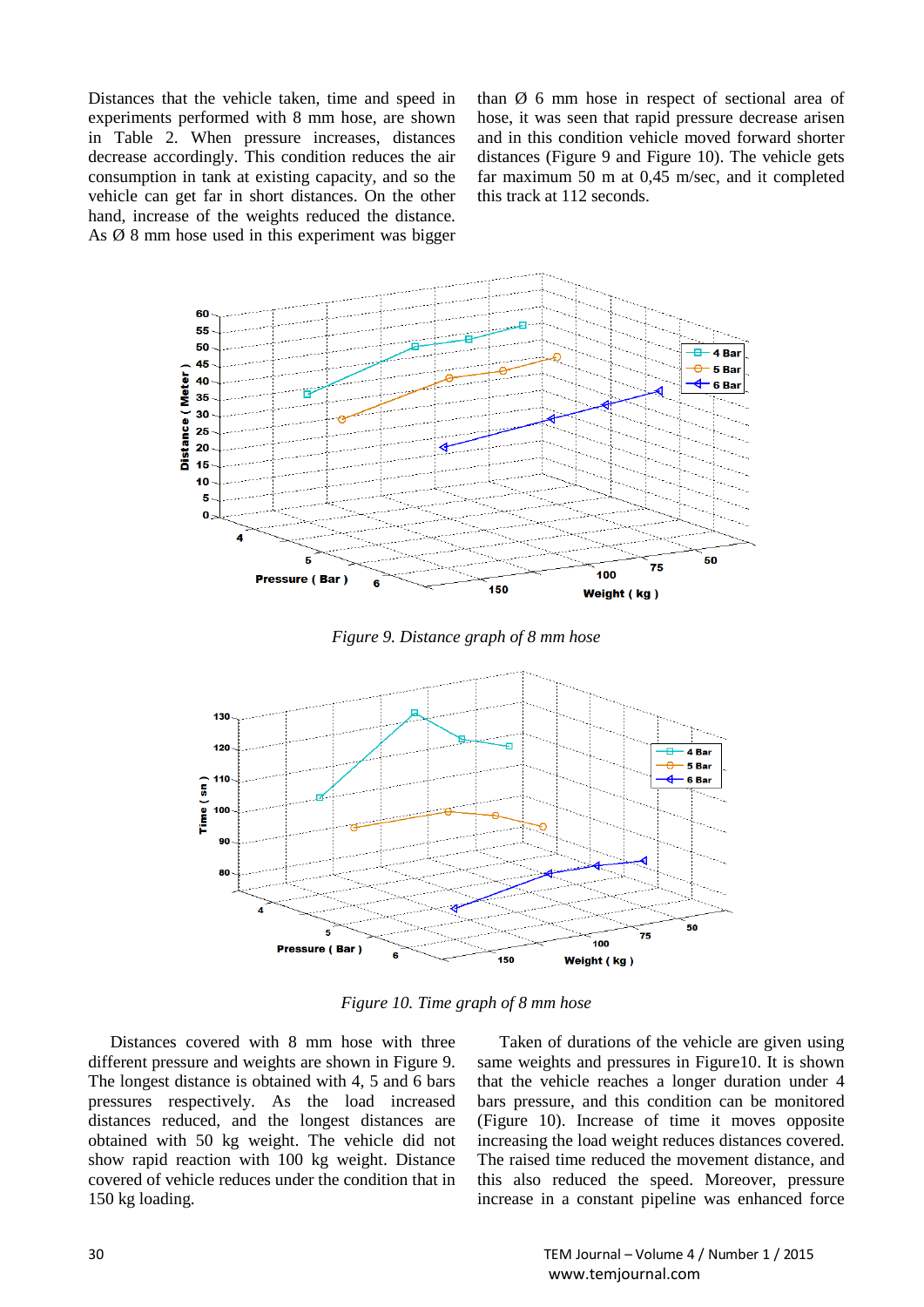and speed of the vehicle. Since the high force consumed the existing pressure quickly, it caused 10 bars pressurized oil tank to run out of in a shorter time. As pressure increase in the same volume means that more air is forced into this volume, air consumption will also enhance with pressure increase. Same experiments were conducted with 6 mm hose, in order to evaluate this condition better (Figure 11 and Figure 12).

| Pressure         | 4 Bar           |             |              | 5 Bar      |             |              | 6 Bar      |             |              |
|------------------|-----------------|-------------|--------------|------------|-------------|--------------|------------|-------------|--------------|
| Weights          | Distance<br>(m) | Time<br>(s) | Speed<br>m/s | Way<br>(m) | Time<br>(s) | Speed<br>m/s | Way<br>(m) | Time<br>(s) | Speed<br>m/s |
| $50 \text{ kg}$  | 64              | 143         | 0.45         | 52         | 121         | 0.43         | 52         | 120         | 0.43         |
| $75 \text{ kg}$  | 56              | 120         | 0.47         | 52         | 114         | 0.46         | 50         | 111         | 0.45         |
| $100 \text{ kg}$ | 58              | 135         | 0.43         | 52         | 119         | 0.44         | 50         | 114         | 0.44         |
| $150 \text{ kg}$ | 52              | 122         | 0.42         | 46         | 124         | 0.37         | 42         | 109         | 0.35         |

*Table 3. Experimental results for 6 mm hose*

The distances covered of the vehicle, times and speeds in these experiments performed with 6 mm hose are shown in Table 3. In Table 3, the highest distance was achieved under maximum 4 bars pressure, 50 kg weight with 6 mm hose, average 0.45 m/sec speed and in 143 seconds (Figure 11 and Figure 12). It was provided a longer distance, because of low pressure reduced the air consumption, and used small diameter of hose.

Similarly, it is shown in Table 3 that distances decrease as pressure increases, and under the 5 and 6 bars pressure these distances are also equal. In this conducted experiment with 6 mm hose, a considerable pressure difference was not seen for these two pressures, at 50 kg weight. The important factor here is that hose diameter and length should be kept as low as possible. This condition increased the distance covered of vehicle, and it prevented abrupt pressure drop in existing tank.



*Figure 11. Distances covered against different weights with 6 mm hose*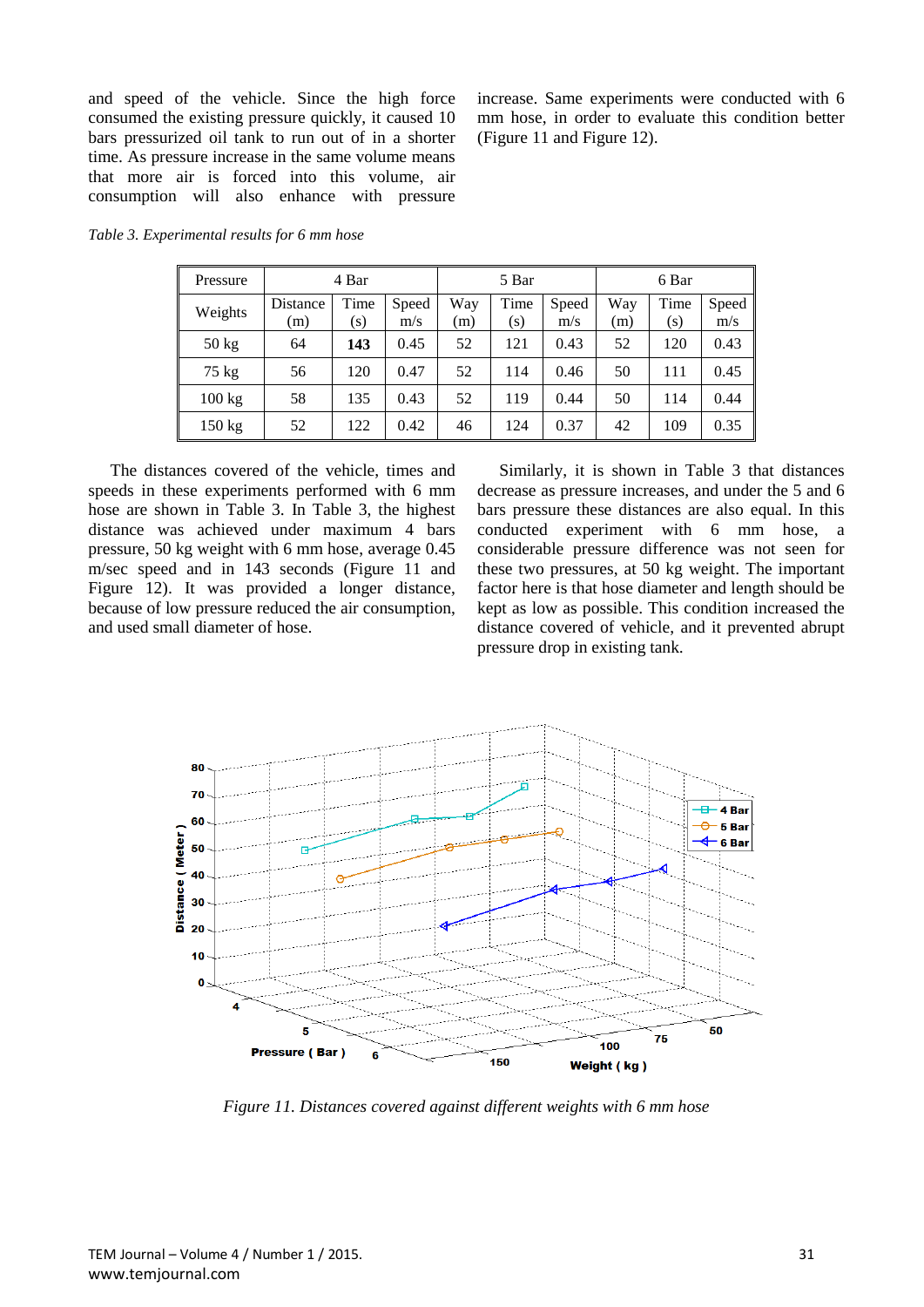

*Figure 12. The taken time against different weights with 6 mm hose*

In Figure 11, the distances covered against different weights using 6 mm hose in the mechanism are shown. Pressure increase by decrease of hose diameter, and decrease of air consumption caused to be obtained longer distances. In this experiment, the longest distances were obtained with 4 bars pressure. In all pressure experiments, the highest level was reached with 50kg weights, and as the weights rose the distances covered decreased. A graph does not show any immediate change. It shows sudden drop for 150 kg weight. These results are similar to 8 mm hose diameter experiments, and same similarities also obtained in time graph.

Time of distances of vehicle distances covered with 6 mm hose for different pressures and weights are shown in Figure 12. It is seen that ideal times were provided with 50 kg weights for all three pressure. Similarly under 4 bars pressure, time increased with a rapid reaction at 100 kg weights. It was shown that 100 kg loads pressed the vehicle to the ground completely, and its wheels performed complete action. The ideal results for both experiments were obtained at 6 mm hose diameter, 4 bars pressure and 50 kg weight (Figure 11). Besides, 6 mm hose diameter provided an increase in efficiency in respect of distances compared to 8 mm hose diameter, 28% (64\*100/50) of lowest weight, and 37% (50\*100/38) at biggest weight. In these conditions, as theory muscular forces were calculated as 4158 (for three muscles), and the distances covered was found as 52 meters. Work done by the vehicle was obtained as 108108 Nm via work calculation formula. When considering ideal experimental conditions, which were 4 bars pressure and 6 mm hose diameter and time 122 seconds, power of the vehicle was calculated as 886 Watt.

## **3. Conclusions**

In this study, a movement mechanism running on pressurized air was developed with a pneumatic system, especially for light vehicle engines. The developed this prototype was tested by being assembled to an ATV having 110 cc engine capacities. With this study, minimization of energy consumption for movement of passenger cars, and using clean and cheap energy in vehicles were aimed. The produced mechanism can be an alternative among for single or two passenger vehicles in aspect of its small size compared to other vehicles in terms of zero pollution rates and low cost. In order to guide to forward studies with this subject, the obtained possible results are as follows:

- Pneumatic muscles used in a mechanism increased air consumption in big amounts, and they reduced the distance covered by designed vehicle. Accordingly, this situation also reduced efficiency of the vehicle.
- Cams are manufactured for every each valve appropriate to the muscle stroke, in order to provide synchronization of the muscles.
- In the result of the experiments, the maximum distance covered by the vehicle was 64 meters occurred at 50 kg weight, 4 bars pressure, 6 mm hose diameter and 143 seconds.
- When the distance covered by the mechanism with 6 and 8 mm hoses was

32 TEM Journal – Volume 4 / Number 1 / 2015 www.temjournal.com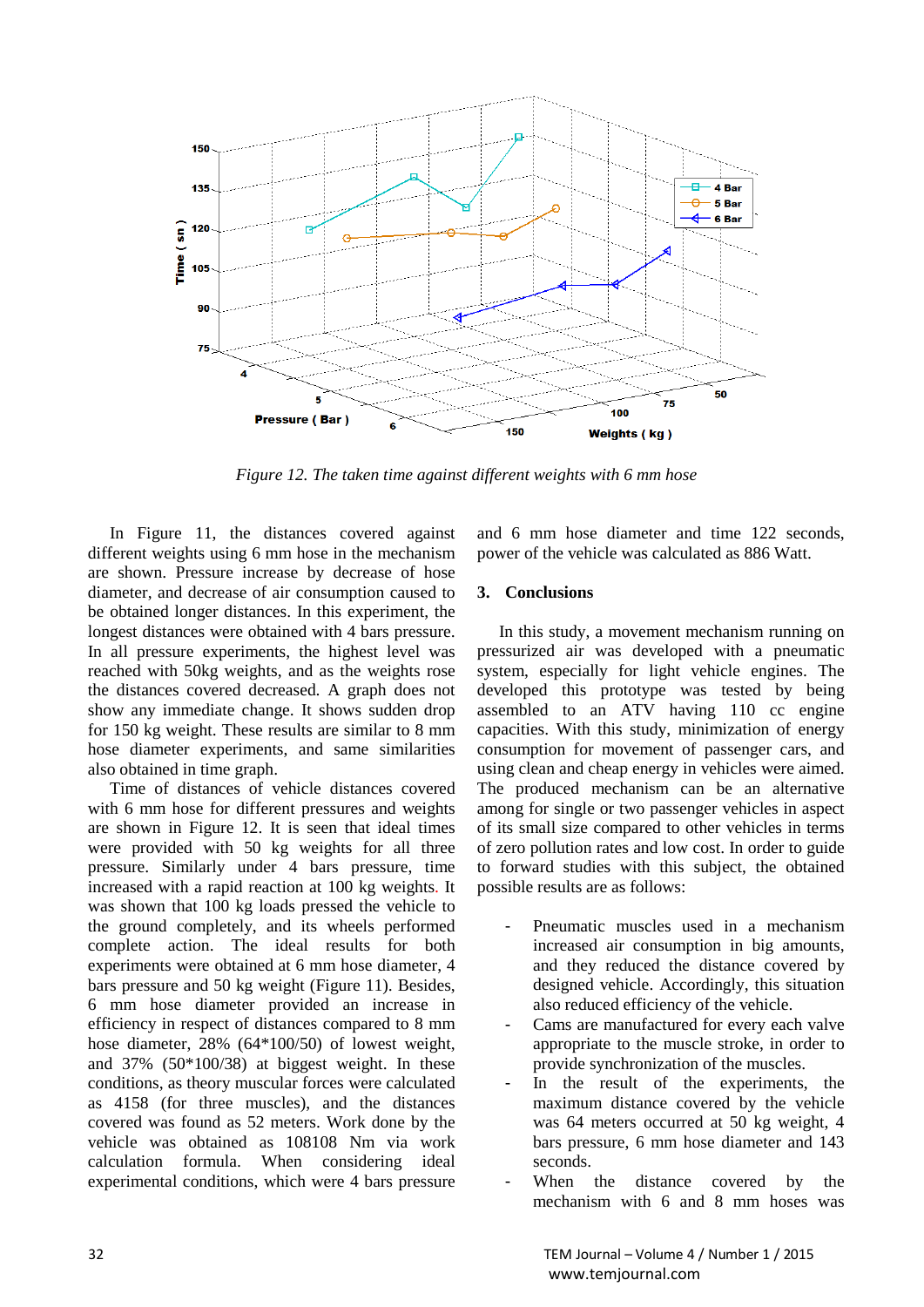considered, average speed of vehicle was 0.45 m/sec.

Under optimum conditions (hose 6 mm, pressure 6 bars and 150 kg weight) power of the vehicle was obtained as 886 Watt.

Application of energy sources as clean as electricity batteries that do not pollute the environment will provide a great decrease in carbon emission. New studies on the developed pneumatic movement mechanism will provide more efficiency to this developed mechanism. Especially, structural changes on movement transmission parts as crank shaft will increase efficiency of the mechanism. In this study, the designed cam system used in motion assembly is the best solution in such a mechanical movement system. In the later studies, programmable logic circuits (PLC) can be used in order to solve to possible synchronization problems of the pneumatic muscles. Another important factor in the study is capacity of the air tank. More air is needed for longer distances covered by vehicle. Therefore, this condition can be handled in later studies, particularly about development of tank capacity.

#### **Funding**

This project is supported by Gazi University Research Fund Project Number: 07/2012-52. The authors would like to thanks the Gazi University, Department of Scientific Research Projects, Ankara, Turkey, for financially supporting this research.

#### **References**

- [1] Verma, S. S. (2008). Air powered vehicles, *The Open Fuels&Energy Sci. J*. 1, 54-56.
- [2] Amaç A. &Şahin,C. (2009). Otomotiv güç sistemlerinin advisor tabanlı modellenmesi: geleneksel elektrikli ve hibrit elektrikli araçlar, *5. Uluslararası İleri Teknolojiler Sempozyumu* (IATS'09), Karabük.
- [3] Mistry,M.K.,Pravin P.R. &Sorathiya,A.S. (2012).Study and development of compressed air engine single cylinder: a review study, *International J. of Adv. Eng. Tech.* 3,1, 271-274.
- [4] Yadav,J. P. &Singh,B.R. (2011).Study and fabrication of compressed air engine, Arabian Journal of Sci. Eng. And Tech. 2, 2229-7111.
- [5] Patel,B.S.,Barot,M.R.,Shah, K.&Sharma P. (2011) Air powered engine, *Nat. Conf. on Recent Trends in Eng.&Tech.*, 1-4.
- [6] Thipse,S.S. Compressed air car, Tech Monitor, (2008) 33-37.
- [7] T. Sağır, (2006). Pnömatik motor tasarımı ve prototipinin imalatı, Yüksek Lisans Tezi, *Gazi Üniversitesi Fen Bilimleri Enstitüsü, Ankara,* 27-32.
- [8] Masood M., (2006). Compressed air engine: a newic engine that can work on compressed air, *6th Saudi Technical Conference and Exhibition (STCEX6)*, Ryadh, 1-6.
- [9] Barycki,J. Ganczarek,M. Kollek,W. Mikulczynski, T. &Samsonowicz,Z. (2004). Performances of highspeed drive with self-acting impulse valve, *Mechanism and Machine Theory,* 39,6, 657-663.
- [10] Bozdemir,M.&Semiz,S. (2009) Levha kam mekanizmalarının bilgisayar yardımıyla tasarım ve imalatı, *5. UluslararasıİleriTeknolojilerSempozyumu*, Karabük, 938-942.
- [11] Pekdur,Ö. Candan,C. Akdaş,D. &Akman, Y. (2012) Bilgisayarlı tasarım ve imalat yöntemleri kullanılarak krank mili imalatı, *3. Ulusal Tasarım İmalat ve Analiz Kongresi, Balıkesir*, 568-573.
- [12] Şenol,R. Üçgül,İ.&Acar,(2006). M. Yakıt pili teknolojisindeki gelişmeler ve taşıtlara uygulanabilirliğinin incelenmesi, *Mühendis ve Makine* 47, 563, 37-50.
- [13] Khurmi, R.S. &Gupta,J.K. (2005). *A textbook of machine design,* Eurasia publishing
- [14] Wickramatunge,K.C.&Leephakpreeda,T. (2010). Study on mechanical behaviors of pneumatic artificial muscle, *Int. J. of Eng. Sci*. 48, 188-198.
- [15] Kerscher,T. Albiez,J. Zöllner,J.M. &Dillmann, R. (2006).Evaluation of the dynamic model of fluidic muscles using quick-release, *in: Proc.s of the First IEEE/RAS-EMBS Int. Conf. on Bio. Robotics and Biomechatronics Pisa*, 637–642.
- [16] Balasubramanian, K. & Rattan, K.S. (2005). Trajectory tracking control of a pneumatic muscle system using fuzzy logic, *in: Annual Conf. of the North American Fuzzy Infor. Proc. Society*, 472–477.
- [17] Leephakpreeda,T. (2012). Mathematical modeling of pneumatic artificial muscle actuation via hydrogen diving metal hydride-LaNi<sub>5</sub>. *Journal of Bionic Eng.* 9, 110-118.
- [18] HuyAnhH.P.,Ahn, K.K. (2011). Hybrid control of a pneumatic artificial muscle (PAM) robot arm using an inverse NARX fuzzy model, *Eng. App. of Artificial Intel.* 24, 697-716.
- [19] Shi,G.L.&Shen W., (2013). Hybrid control of a parallel platform based on pneumatic artificial muscles combining sliding mode controller and adaptive fuzzy CMAC, *Control Eng. Practice* 21, 76- 86.
- [20] Chandrapal, M. Chen, X. Wang, W. & Hann, C. (2012) Nonparametric control algorithms for a pneumatic artificial muscle, *Expert Systems with App*. 39, 8636- 8644.
- [21] Andrikopoulos,G. Nikolakopoulos,G. &Manesis S., (2013). Pneumatic artificial muscles: A switching model predictive control approach. *Control Eng. Practice* 21,12, 1653-1664.
- [22] Ganguly,S. Garg,A. Pasricha,A. &Dwivedy,S.K. (2012) Control of pneumatic artificial muscle system through experimental modelling, *Mechatronics,* 22, 8, 1135-1147.
- [23] Yılmaz,M. Karakaş,E. Çolak,Z. G. &Kuzucu,A. (2008) Pnömatik yapay kaslı robot kolunun konum kontrolü, *Mühendis ve Makine*, 50, 589: 13-23.